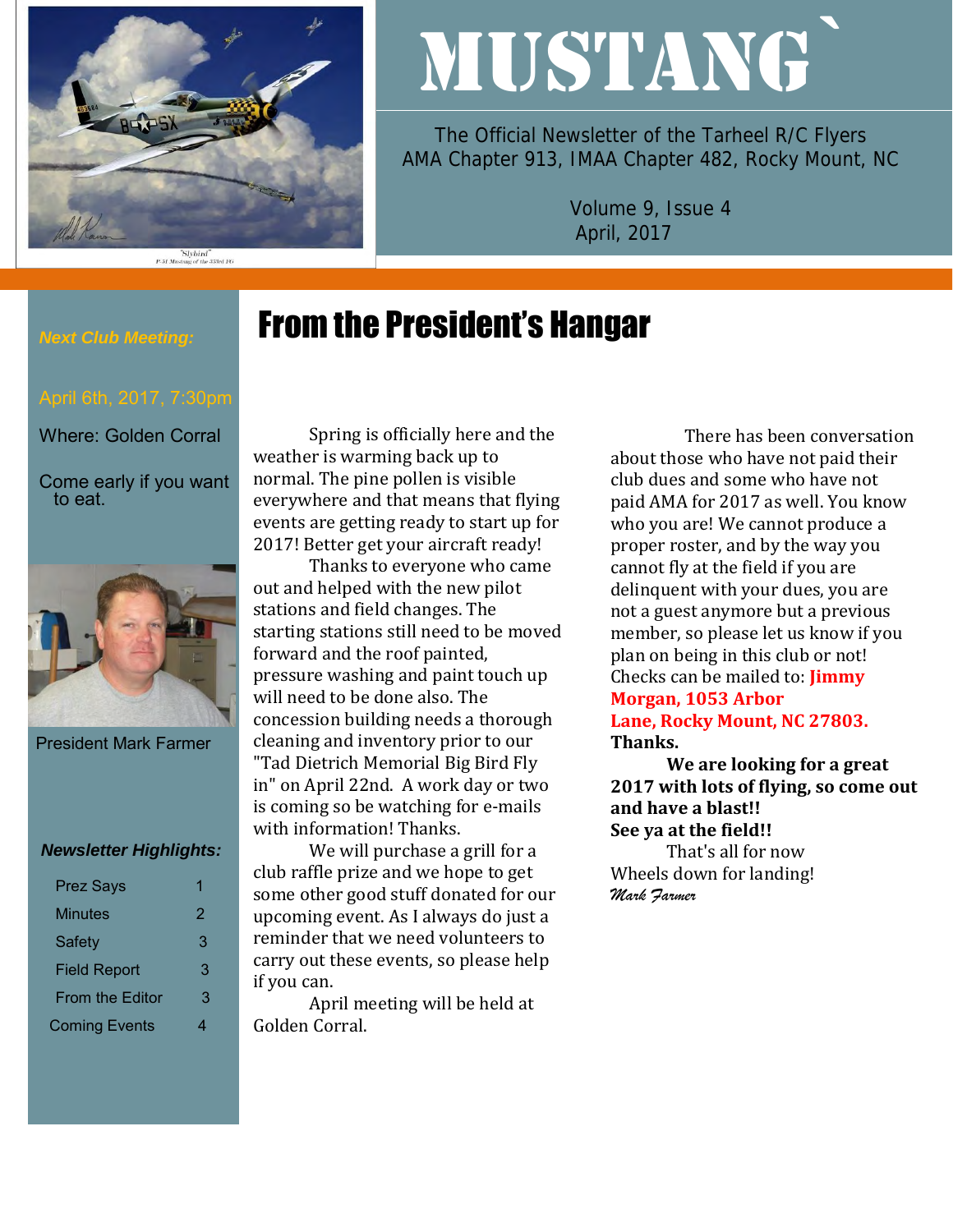# Meeting Minutes -March, 2017



**Secretary Kenny Kicklighter**

## **Tarheel R/C Flyers Club Meeting Minutes- March 2017**

The Tarheel R/C Flyers met at Town Creek Field on March 9, 2017. President Mark Farmer called the meeting to order at 7:35 pm. There were thirteen members and two guests present.

Mark thanked Dave Chewning for getting pizza. Mark welcomed everyone to the meeting and asked about the welfare of the membership. Dave Chewning is to have minor surgery on his knee.

**Minutes –** February 2017 minutes were read by Kenny Kicklighter. Motion to accept minutes made by Mike Winstead, and seconded by Mike Jablonski, motion passed.

**Treasurers Report-** Jimmy Morgan gave the Treasurer's report. Current club membership stands at 39.

Late payment of membership dues discussed. Dave Chewning will send letter to membership clarifying payment of club dues. Mark Farmer will review the letter content before sending to membership.

**Safety –** Greg Williams discussed maintenance of retract units.

**Field Report –** A. B. Gentry introduced Chris Vick as a new Contest Director.

**Newsletter –** Dave Chewing still is working on problems opening emailed newsletters.

#### **Business-**

- Moving meeting to second Thursday discussed. No motion made.
- Solo pilots test for new members discussed. Any competent pilot should be able to review flying skills of pilots new to Town Creek Field.
- Tad Dietrich Memorial Fly-in discussed.
- Motion to upgrade Town Creek Field as outlined in the Newsletter, to include new flight stations made by Kenny Kicklighter. Second made by Chuck Mager. Motion Passed.
- Workday scheduled for March 10 and 11 to make improvements.
- Future events reviewed.
- Motion made by Mark Farmer to provide a trophy for the "First in Flight" jet meet. Second by Greg Williams. Motion passed.

Motion to adjourn made by Lou Hudson second by Mike Winstead. Motion passed.

Respectfully submitted, Kenny Kicklighter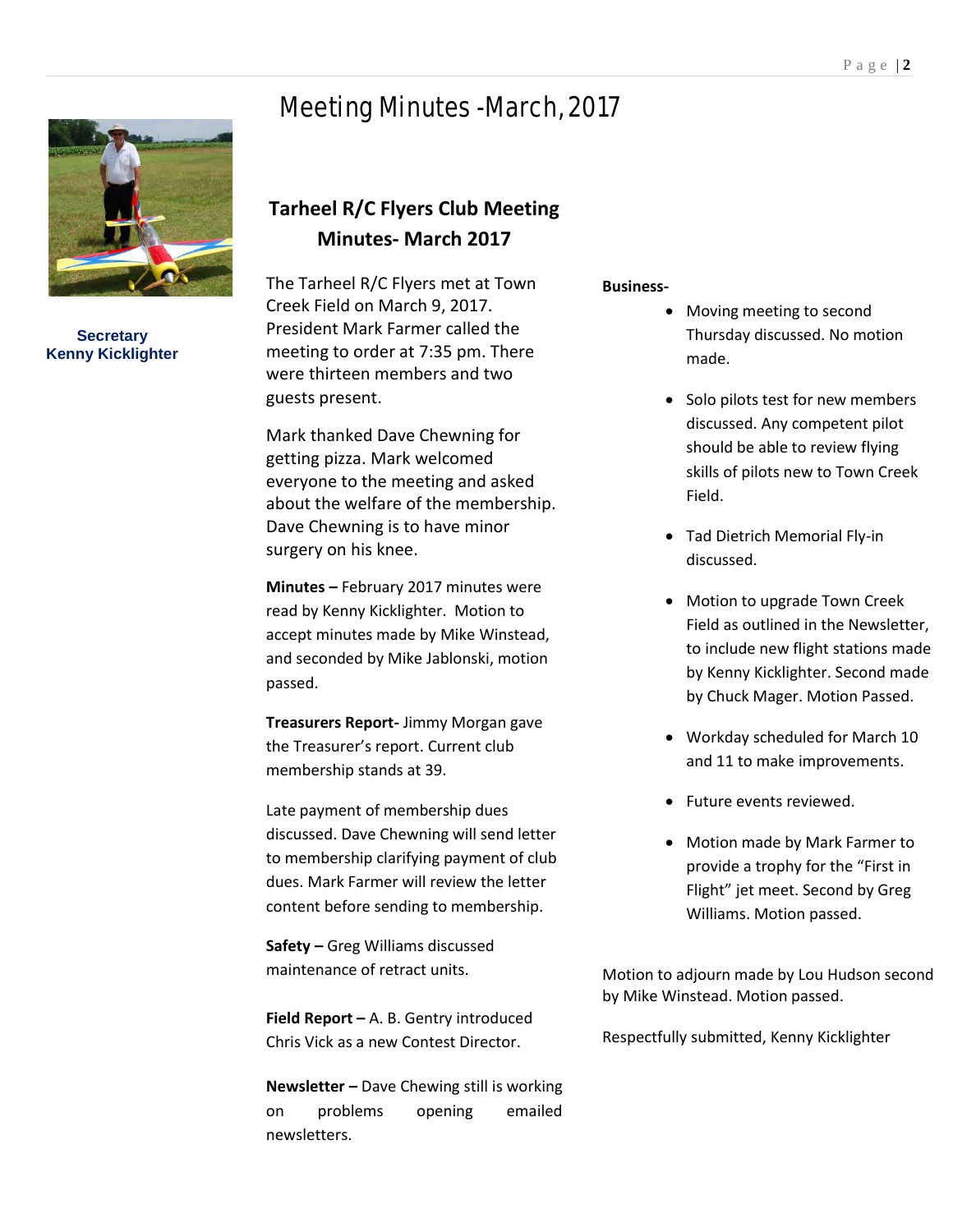

 **VP Greg Williams**

No current issues to report. Just a reminder to do an especially good preflight check of any aircraft that have been sitting over the winter. AB has mentioned that there has been a recall of the Spektrum DX-20 transmitter.

As always SAFTEY is no accident!

VPSO, Gregory Williams



**Field Marshall A.B. Gentry**

# Field Report

Hello to everyone,

 Well, what a group of pilots can do if you can get them together. We've made a large improvement to the field with the new pilot stations. We will talk about the next project at the meeting, moving the starting stations. If anyone knows where we can obtain some stainless steel pipe, 8 pieces, 3 feet long x next size larger than 3/4 inch to fit outside the longer piece. 8 pieces, 5 feet long x 3/4 inch. Come fly,

> A.B. Gentry, JR. Field Marshall



From the Editor

Please note that I've included two attachments along with the newsletter. One from Mike Then and one from Lou Hudson.

<https://www.facebook.com/Tarheelrcflyers/>

Please let Jimmie Morgan or me know of any contact information changes.

**Newsletter Editor Dave Chewning**